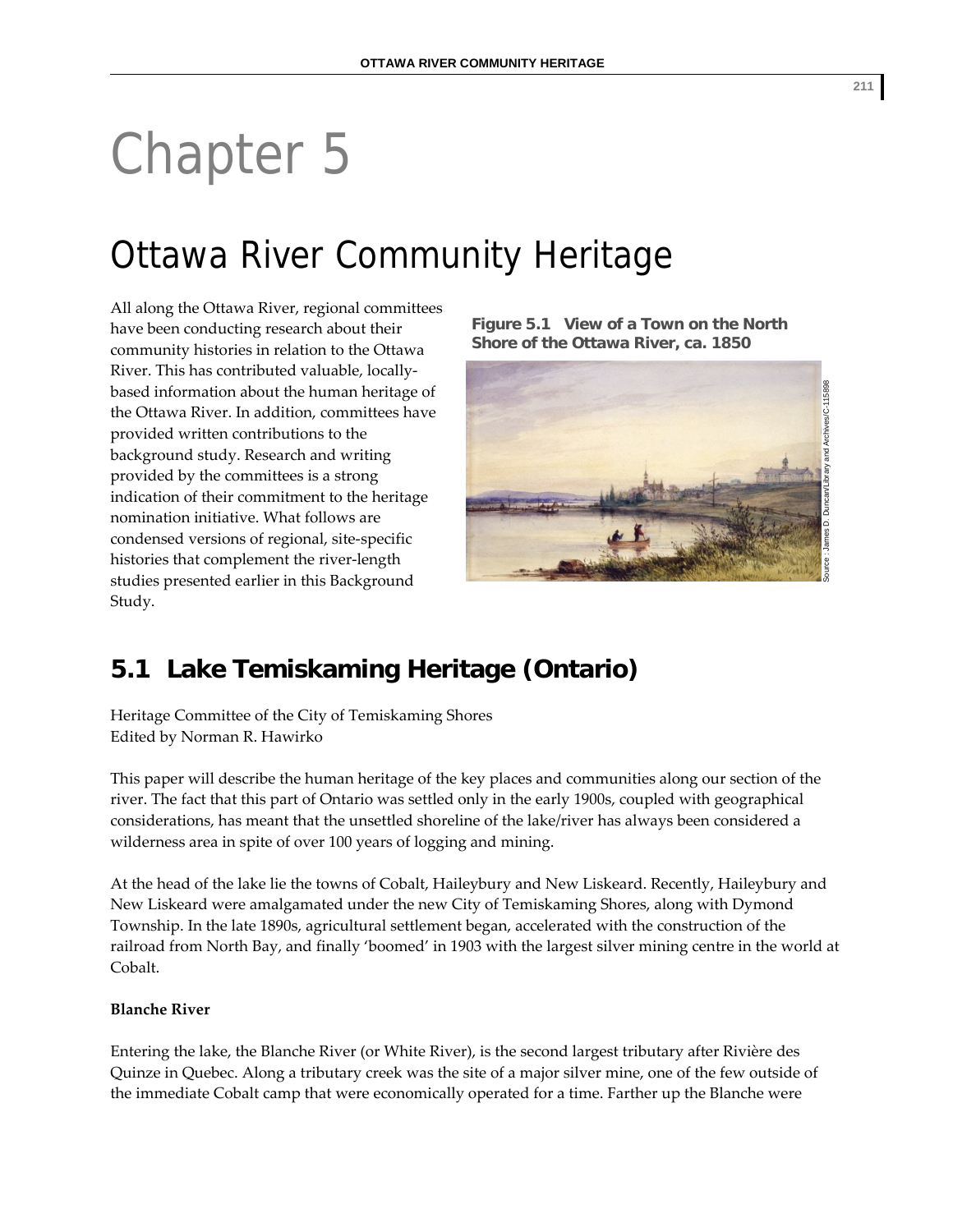smaller 'landing' communities such as Judge, Pearson's Landing, Bell, Hilliardton and Tomstown – all were centres for the developing Claybelt farming community and are still, today, important to people living in the area.

In the pre-railway era the Blanche provided a transportation route during the season as roads were still very rough. The sticky clay of the area could bog down people walking, horses and wagons. The Blanche River lies within a marshy lowland. Farms have been created by the use of extensive drainage systems but many areas have not been turned into arable land.

#### **New Liskeard – Wabi River and Bay**

The name Wabi is a simplified version of Wabigijic. Joachim Wabigijic, known locally by the nickname Swisha, made a small clearing at the mouth of the Wabi River, erected a cabin there, and apparently lived there for fifty years.

An Ontario Heritage Foundation plaque tells the story of the founding of New Liskeard:

*The Little Clay Belt, the rich agricultural belt extending north from New Liskeard, was originally inhabited by the Algonquin First Nations, including Joachim ʺClear Skyʺ Wabigijic and Angela Lapointe who lived by the mouth of the Wabi River. In 1891, William Murray and Irvin Heard settled here and two years later Crown Lands Agent John Armstrong arrived to supervise development. The abundance of good, inexpensive farmland attracted people from southern to ʺnewʺ Ontario and the town quickly grew. It was incorporated as New Liskeard in 1903 and Armstrong became its first mayor. The Temiskaming and Northern Ontario Railway arrived two years later, helping to develop New Liskeard into the commercial centre of south Temiskaming.*

In the early settlement period, people were dependent on, influenced by and enjoyed Lake Temiskaming

**Figure 5.2 New Liskeard** 



and the rivers and creeks draining into it. The summer provided everyone with the chance to swim at the beach or congregate for the grand fairs and racing at New Liskeard's beach – which became famous throughout northern Ontario.

Steamboats were the only viable form of transportation for settlers, supplies and the hauling of logs. Before the railway, food and other goods sometimes ran low, and people recall the anticipation within the community for the arrival of the first steamer bringing in badly needed flour.

In winter, teams and sleighs transported people and freight between Ontario and Quebec. The mail was brought in over the ice. The spring brought problems for New Liskeard's downtown though, with severe spring floods that brought water right into the downtown area of New Liskeard.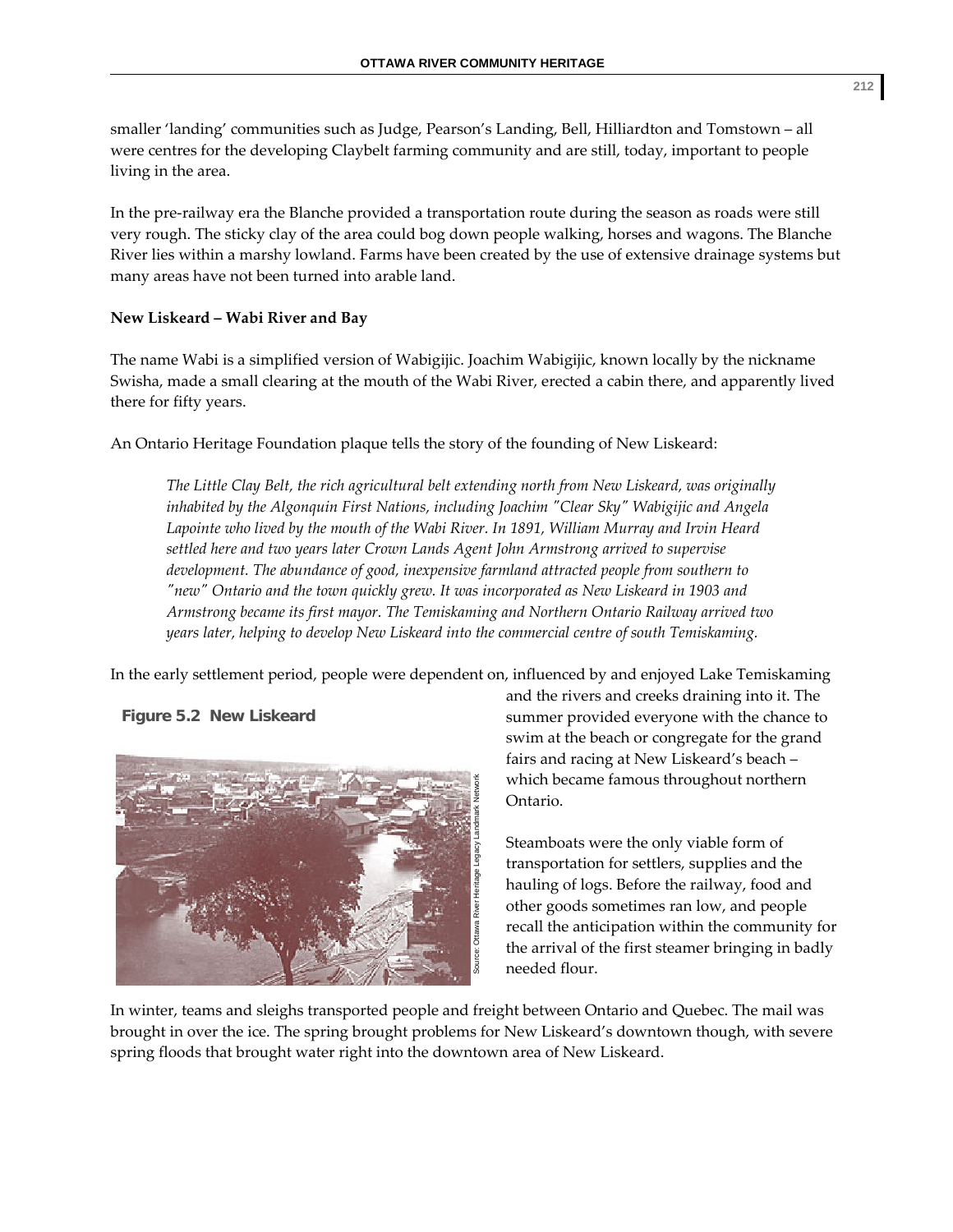#### **Cobalt**

Although Cobalt is not located right on the shoreline of Lake Temiskaming, its history is intimately tied to the Lake. The area was rich in forest, and the meandering lakes and streams allowed travel and trade. The Montreal River was used for canoe travel. Charles C. Farr, the founder of Haileybury and originally the factor at Fort Témiscamingue, used this route for his travels to reach Portage Bay and the upper reaches of the Montreal River. The whole area was under the control of lumbermen decades before Cobalt even existed. J. R. Booth's men were collecting timber in Long Lake (Cobalt Lake), damming the water and then letting loose the boomed logs that would fly down Mill Creek along timber log chutes.

As the railway bed was being excavated near the future town of Cobalt, rocks were collected, sent away for tests and the presence of silver was verified. The impact of the subsequent explosion in development from Cobalt overshadowed the fledgling agricultural development that was fanning out from New Liskeard.

The commercial underpinning for the whole area became mining, with significant amounts of money coming in and being spent to house, feed and clothe men. Timber was needed for mine shafts, and mechanical equipment needed to be repaired, so the Wabi Iron Works in New Liskeard developed into a major foundry. Horses needed hay, so farmers grew it and most was consumed locally. Farm produce was brought to the Cobalt market. Farmers in the upper townships got up before dawn, boarded the train to take their meat, vegetables, butter and milk to Cobalt.

Mine owners and managers did not live in the noisy and dirty Cobalt but in new houses built in Haileybury. Hotels like the Matabanick were home to businessmen, prospectors and government people who had business to do with Cobalt mining. Cobalt was the hub for the region's economy until silver mining declined in the 1920s and 30s.

#### **Maiden's Bay**

The bay was named after Norman Maiden – a prospector who found silver nearby, which resulted in the Maiden's Mine. A small community grew up here, including a government dock, a school, several stores and boarding houses. As silver mining declined in the 1930s, people gradually moved away. To reach mine interests farther south, a government wagon road was constructed to Silver Centre in 1909. Silver Centre boomed in its early days while the area was still best reached by steamboat. Accordingly, a government dock was built just south of Maidens Bay.

#### **Montreal River**

Two rivers come together at the bottom end of South Lorrain Twp. – the great Montreal River that drains down from the northeast and the Matabitchuan flowing from the southwest and connecting travelers to Temagami.

The Notch is a high cliff channel through which the Montreal River flows. Early travelers had to cross it. In the late 1890s a colonization road was broken through from North Bay to the Montreal River. Huge pine logs were laid down to span the gap to create a bridge.